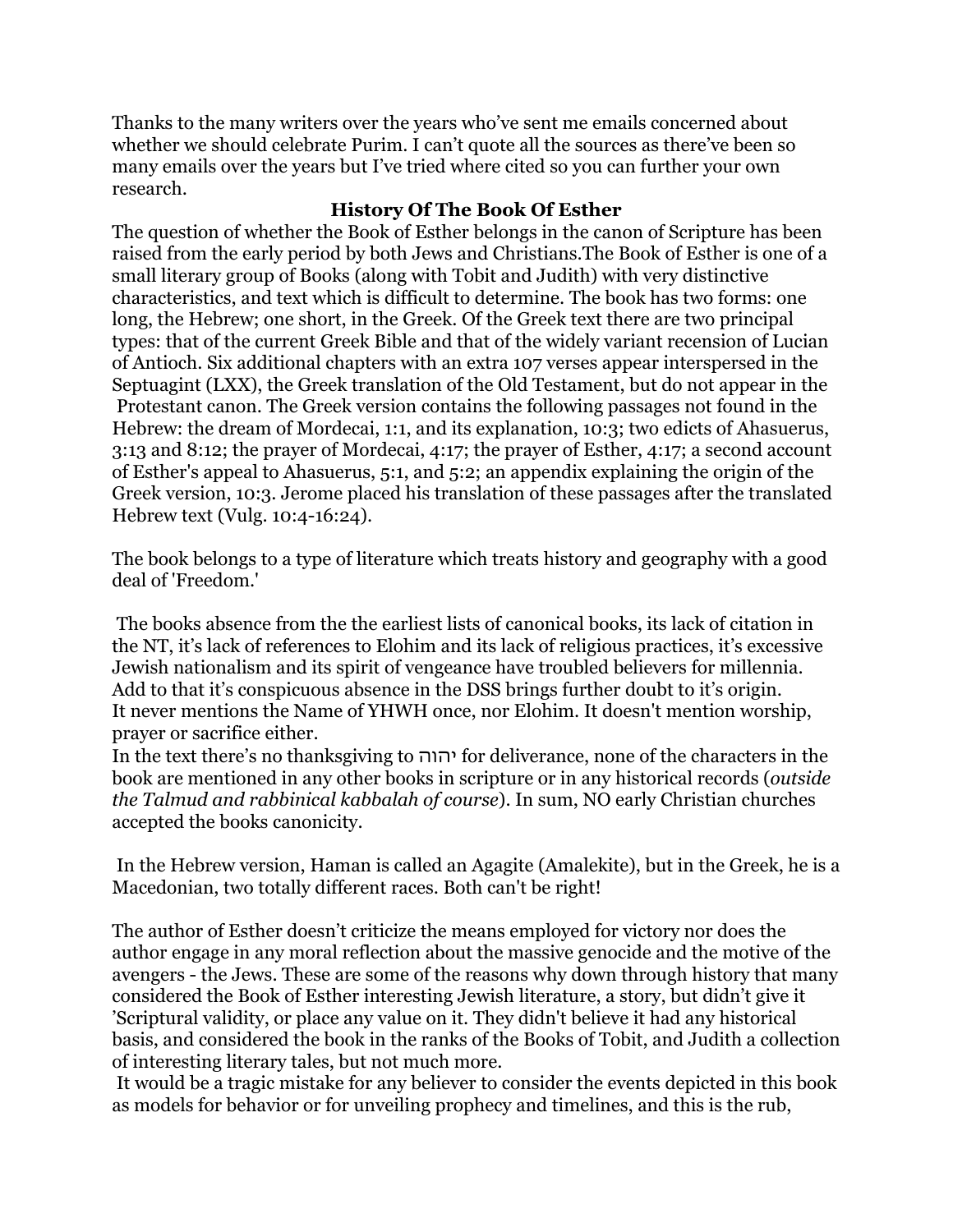many believers celebrate Purim is if it were because their teachers teach it as if it's going to become prophechy in involving……you guessed it the altar and the Levites and the Temple Mount.

### **The Name Esther**

A form of Ishtar the babylonian sex goddess know today as Easter.

Some say that Esther derives from the Persian word starer meaning star/ hidden star. 'The Star of David.' Esther and Mystery Babylon from the Book of Revelation are one and the same!

**2:9** Esther's reception of special portions of food is in direct contrast with the prophet Daniel. Unlike Daniel, Esther didn't follow the dietary commandments, she was fully assimilated.

**7:4** Esther conceives the tactic of arguing that Haman's financial offer in 3:9 wouldn't ever compensate for the kings damages of lost revenues from the Jews. This tactic was later employed in 1180 in France and 1290 in England to thwart Jewish expulsion, *'the royals would never recover lost revenues from the Jews'.* 

The tactic employed in Esther 7:4 comes all the way forward to The Federal Reserve Bank, it's a consortium of 9 Zionist Jewish-owned & associated banks with the Rothschilds at the head:

\$1. Rothschild Banks of London and Berlin.

\$2. Lazard Brothers Banks of Paris.

\$3. Israel Moses Seif Banks of Italy.

\$4. Warburg Bank of Hamburg and Amsterdam.

\$5. Lehman Brothers of NY.

\$6. Kuhn, Loeb Bank of NY (Now Shearson American Express).

\$7. Goldman, Sachs of NY.

\$8. National Bank of Commerce NY/Morgan Guaranty Trust (J. P. Morgan Bank - Equitable Life - Levi P. Morton are principal shareholders).

\$9. Hanover Trust of NY (William and David Rockefeller & Chase National Bank NY are principal shareholders).

### **Mordachai**

 **>** from Marduk, the Babylonian city-god. Mardukaya was his Babylonian personal name which meant, a little man or worshipper of Mars.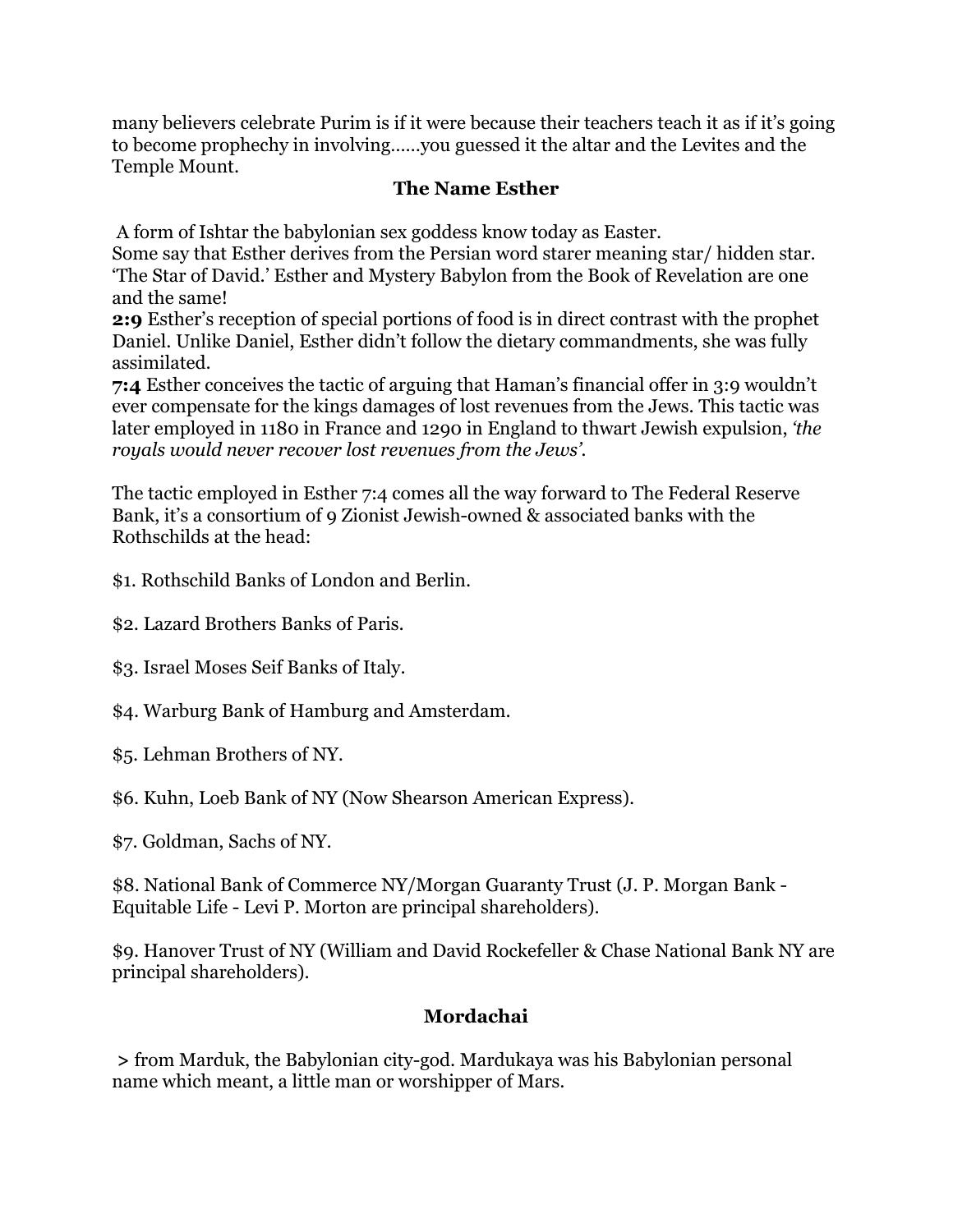**The Prophet Daniel** stated there were 120 provinces, Eshter 1;1 says 127. No historical record of Vashti.

**There are 5 hidden acrostics**. 1:20 'all the wives shall give' יהוה backwards - this is a backwards story! backwards & forwards you won't know whether you're coming or going! (5:4, 5:13, 7:7).

**In Judaism Discovered Michael Hoffman** states *'The Spring festival of Purim is a pagan holiday in Jerusalem characterized by "bacchanalian scenes of drunken cavorting, Halloween style clothing and masks, Talmudic men cross-dressed as women and a general topsy-turvy, 'Lord of Misrule' ambiance."* 

**Jewish encylopedia** ackowledges that there are too many improbabilities for it to be true. It points out 5 major things:

## **5 Improbabilities of the Story.**

- **1.** It's generally recognized that the Ahasuerus (**"אחשורוש**), mentioned in the book of Esther, in Ezra 4. 6, and in Dan. 9. 1, is identical with the Persian king known as Xerxes (Ξέρζης, "Khshayarha"), who reigned from 485 to 464 B.C.; but it's impossible to find any historical parallel for a Jewish consort to this king. Some critics formerly identified Esther with Amastris (Ionic, "Amestris"), who is mentioned by Herodotus as the queen of Xerxes at the time when Esther, according to Esth. 2. 6, became the wife of Ahasuerus. Amastris, however, was the daughter of a Persian general and, therefore, not a Jewess. The facts of Amastris' reign don't agree with the Biblical story of Esther. Besides all this, it's impossible to connect the two names etymologically. M'Clymont (Hastings, "Dict. Bible," i. 772) thinks it possible that Esther and Vashti may have been merely the chief favorites of the harem, and are consequently not mentioned in parallel historical accounts.It is very doubtful whether the haughty Persian aristocracy, always highly influential with the monarch, would have tolerated the choice of a Jewish queen and a Jewish prime minister (Mordecai), to the exclusion of their own class—not to speak of the improbability of the prime ministry of Haman the Agagite, who preceded Mordecai. "Agagite" can only be interpreted here as synonymous with "Amalekite". Oppert's attempt to connect the term "Agagite" with "Agaz," a Median tribe mentioned by Sargon, can not be taken seriously. The term, as applied to Haman, is a gross anachronism; and the author of Esther no doubt used it intentionally as a fitting name for an enemy of Israel. In the Greek version of Esther, Haman is called a Macedonian.
- **2.** Perhaps the most striking point against the historical value of the Book of Esther is the remarkable decree permitting the Jews to massacre their enemies and fellow subjects during a period of two days. If such an extraordinary event had actually taken place, should not some confirmation of the Biblical account have been found in other records? Again, could the king have withstood the attitude of the native nobles, who would hardly have looked upon such an occurrence without offering armed resistance to their feeble and capricious sovereign? A similar objection may be made against the probability of the first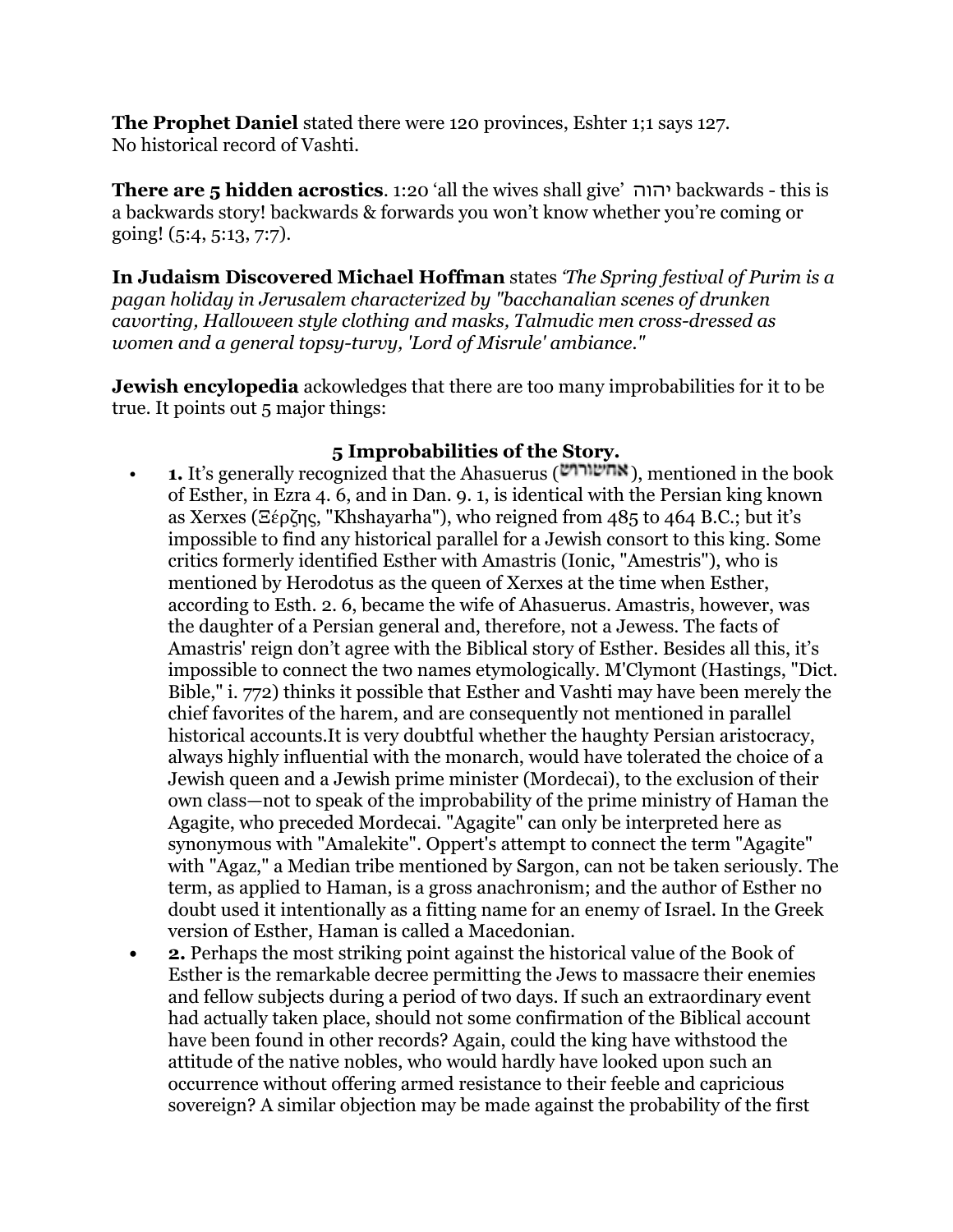edict permitting Haman the Amalekite to massacre all the Jews. Would there not be some confirmation of it in parallel records? This whole section bears the stamp of free invention.

- **3.** Extraordinary also is the statement that Esther didn't reveal her Jewish origin when she was chosen queen (ii. 10), although it was known that she came from the house of Mordecai, who was a professing Jew (iii. 4), and that she maintained a constant communication with him from the harem (iv. 4-17).
- **4.** Hardly less striking is the description of the Jews by Haman as being "dispersed among the people in all provinces of thy kingdom" and as disobedient "to the king's laws" (iii. 8). This certainly applies more to the Greek than to the Persian period, in which the Diaspora had not yet begun and during which there is no record of rebellious tendencies on the part of the Jews against the royal authority.
- 5. Finally, in this connection, the author's knowledge of Persian customs is not in keeping with contemporary records. The chief conflicting points are as follows: (a) Mordecai was permitted free access to his cousin in the harem, a state of affairs wholly at variance with Oriental usage, both ancient and modern. (b) The queen could not send a message to her own husband (!). (c) The division of the empire into 127 provinces contrasts strangely with the twenty historical Persian satrapies. (d) The fact that Haman tolerated for a long time Mordecai's refusal to do obeisance is hardly in accordance with the customs of the East. Any native venturing to stand in the presence of a Turkish grand vizier would certainly be severely dealt with without delay. (e) This very refusal of Mordecai to prostrate himself belongs rather to the Greek than to the earlier Oriental period, when such an act would have involved no personal degradation (compare Gen. xxiii. 7, xxxiii. 3; Herodotus, vii. 136). (f) Most of the proper names in Esther which are given as Persian appear to be rather of Semitic than of Iranian origin, in spite of Oppert's attempt to explain many of them from the Persian

### **20th Century Purim Fests'**

The show trial of the German Nazis tried at Nuremberg in 1946 was a Purim extravaganza. It began with the defendants being unmercifully tortured and beaten in their cells. All were forced to make false confessions and exactly ten prisoners were hung on the gallows. Just like in the book of *Esther* with find the ten sons of Haman being hung. Julius Streicher, was one of the ten hung at Nuremberg. Interestingly, it was not officially on Purim fest when the ten Germans were hung. But Streicher's last words before being hung on the gallows stunned onlookers. He declared: *"This is my celebration of Purim 1946. I am now going to God. The Bolshevists will hang you all one day..."*

Then in March 1986, *The Jewish Observer*, a Jewish publication, bragged that the ten Nazis killed at Nuremburg for their "crimes" against the Jews had been found guilty of *"modern Hamanism."*

Colonel Donn de Grande Pré, writes in *Barbarians Inside the Gates*, *"One must read the Book of Esther in the Bible to fully understand the implications of the Nuremberg trials."*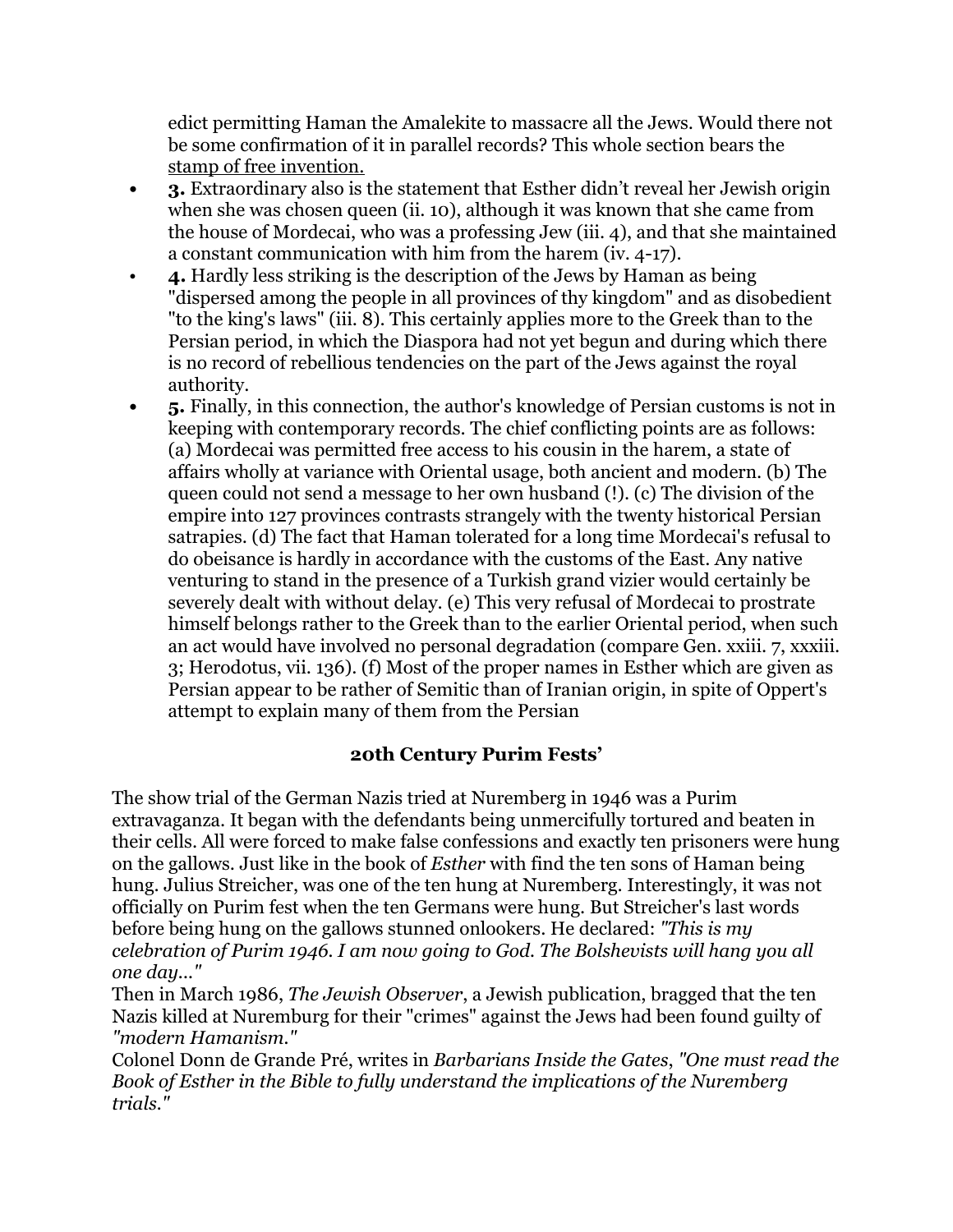Saddam Hussein and his son's were viewed as a modern day Haman and his son's! After the "Highway of Death" massacre, President Bush ordered a cessation of hostilities. The war ended on February 28, 1991. February 28, 1991, was the Jewish Festival of Purim! This fact means that the slaughter of these fleeing Iraqi soldiers occurred on Purim, 1991!

The 48 hour ultimatum to Saddam and his sons precisely paralleled the Jewish holiday, Purim.

 At 8:15pm, Eastern Standard Time, on March 17 2003, the president appeared on TV to announce a 48-hour ultimatum to Saddam Hussein to leave the country with his sons, or suffer the invasion. Thus, the 48-hour ultimatum expired at 8:15pm., EST, March 19. In Israeli time, President Bush appeared on TV at 3:15am on March 18 and the deadline expired at 3:15am, March 20.

Purim was celebrated that year from Sundown, March 17 through March 19. In fact, the Purim celebration that year is comprised of the following events:

1. March 17 -- Ta'anit Esther -- a feast to Queen Esther, the heroine of Purim 2. March 18 -- Purim

3. March 19 -- Shushan Purim -- the day Purim is celebrated in Jerusalem and other cities

Thus, the entire 48-hour ultimatum to Saddam Hussein occurred precisely during the time of the Purim celebration!

You can see that President Bush deliberately chose March 20, 2003 as the start of his war against Iraq because of important occult and current Jewish, considerations.

## **A Question about Haman's son's**

If Haman's 10 sons had already been killed (9:12), how could they be hanged the next day ("tomorrow" 9:13)?

## **Exposing hate, racism and intolerance**

The violence in the Book of Esther is a kind of civil war, which Cicero called "*the worst of all calamities."* 

Theodosius II [Byzantine Emperor 408-450] put an end to these indecent scenes by the enactment of a law prohibiting the festival." (p.43) "There is no single fact in history more clearly obvious than the peculiar animosity of the Jews for all peoples other than their own. It is only to be understood on the basis of the almost incredible obsession of race superiority -- the myth of the chosen people.The general antagonism against all Gentiles in general is surpassed only by the Jewish hatred of Christianity in particular.

From its inception Zionism has a symbiotic relationship with anti-Semitism. Leo Pinksker, perhaps the first to articulate political Zionsism, argued in his 1882 book Auto-Emancipation that Judeophobia is intractable. "As a physic aberration, it is hereditary, as a disease transmitted for two thousand years, it's incurable. The Kabbalistic secret of Purim is that the Hitlers and Saddam's of the world make the advancement of the Judaic "equilibrium" possible; without violent, implacable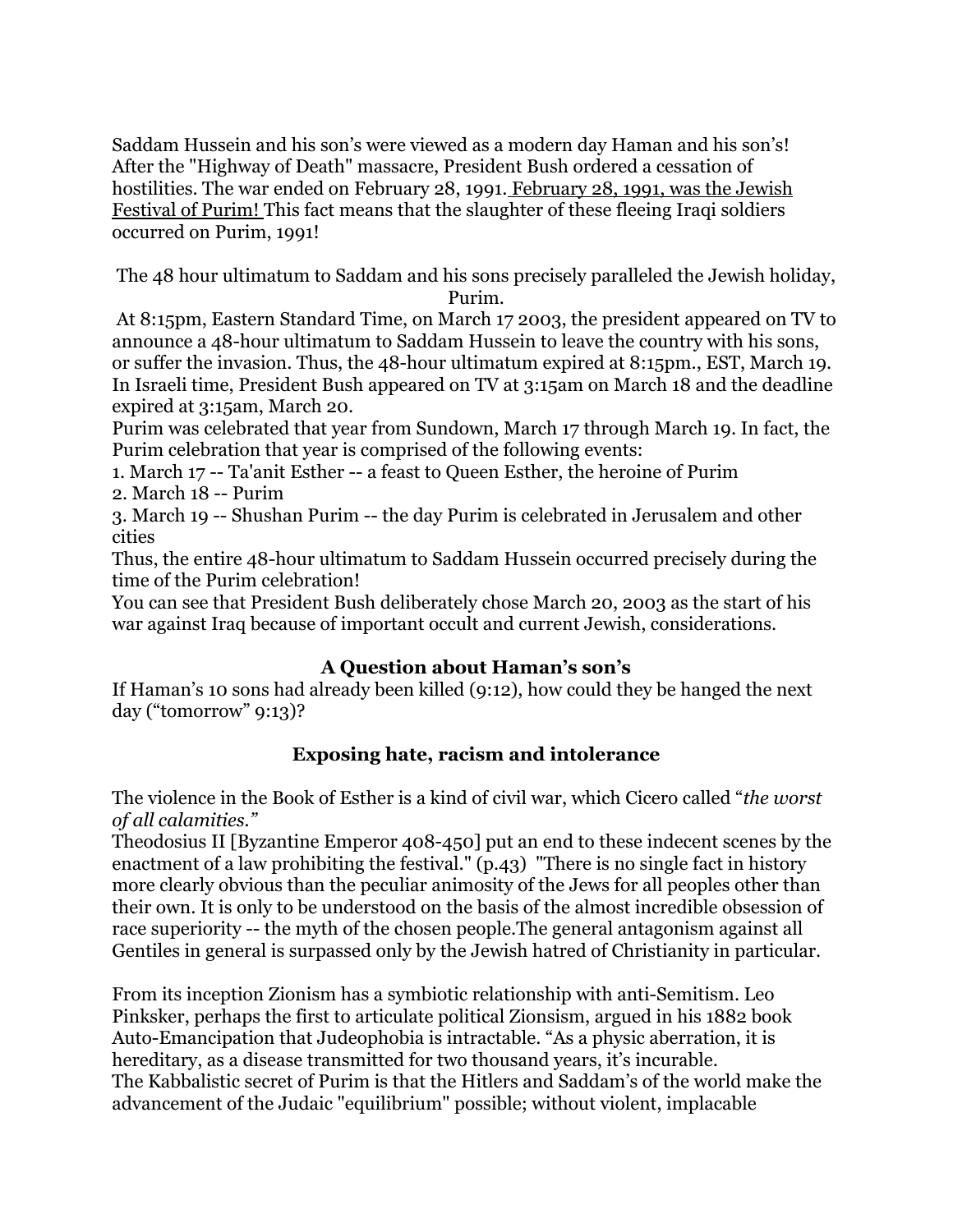opposition to and hatred of all Jewish persons, including law-abiding ones of good will, the rabbinic work cannot advance!

# **Purim Customs From Bar Illan Jewish University**

 In Synagogues Jewish children beat willow branches to symbolize the beating of Haman, they beat, whip and hang life size dole's of Haman. What's really disturbing is Messianic's get caught up in the most sickening act of Purim the symbolic eating of Hamans ears (after he was decapitated by the Jews).

Cross dressing: Rabbi Shlomo Ephraim Lontshitz (one of the great rabbis of Prague at the time of the Rama) spoke out against the custom of cross-dressing in his book Olelot Ephraim (Article 309), seeing that on Purim "they change their nature by putting masks on their faces till they become someone else and no one knows them since they all have costumes and they become women since a man wears women's clothes and all the women put a mask on their faces so that those who see them do not recognize or know them or understand who's who ... should this be the nature of a day of festivity and favor before God? And what source have they for these improper customs?" Special Delicacies

For the festive meal of Purim as well as for the other meals of the holiday, special dishes which somehow hint at the miracle of Purim, are customary.

1. "Haman Taschen" (Oznei Haman = Haman's Ears): In the Ashkenazi communities these triangular baked pockets filled with poppy seed or other sweet fillings are everpresent. The custom originates in, Ashkenaz (Germany). They have become the most well known and widespread Purim delicacy in all communities the world over. (Today liberal Jewry tries to cover up this fact and tell gullible gentiles that these triangular fruit-filled cookies are really only supposed to represent Haman's three-cornered hat).

2. "Kreplach": chopped meat covered with dough, also triangular in shape. The name has received a popular etymology: "Kreplach are eaten only on days on which there is both hitting and eating: Purim - the (symbolical) beating of Haman's flesh".

3. Many Fish Dishes are eaten on Purim because Pisces (Fish) is the sign of the month of Adar.

Purim is meant to stir hate and mistrust into the Jewish heart against the gentile world, with the booing and hissing and hate filled synagogue services.

## **2 Types of Jew's**

There are evil leaders of a religious and political entity that are *not* Jews! Yes, they say they are Jews, and the world recognizes them as Jews, even as "Israel,"Listen to what YHWH's Word reveals:

*"I know the blasphemy of them which say they are Jews, and are not, but are the Synagogue of Satan." (Revelation 2:9)* 

*Not all Israel is Israel*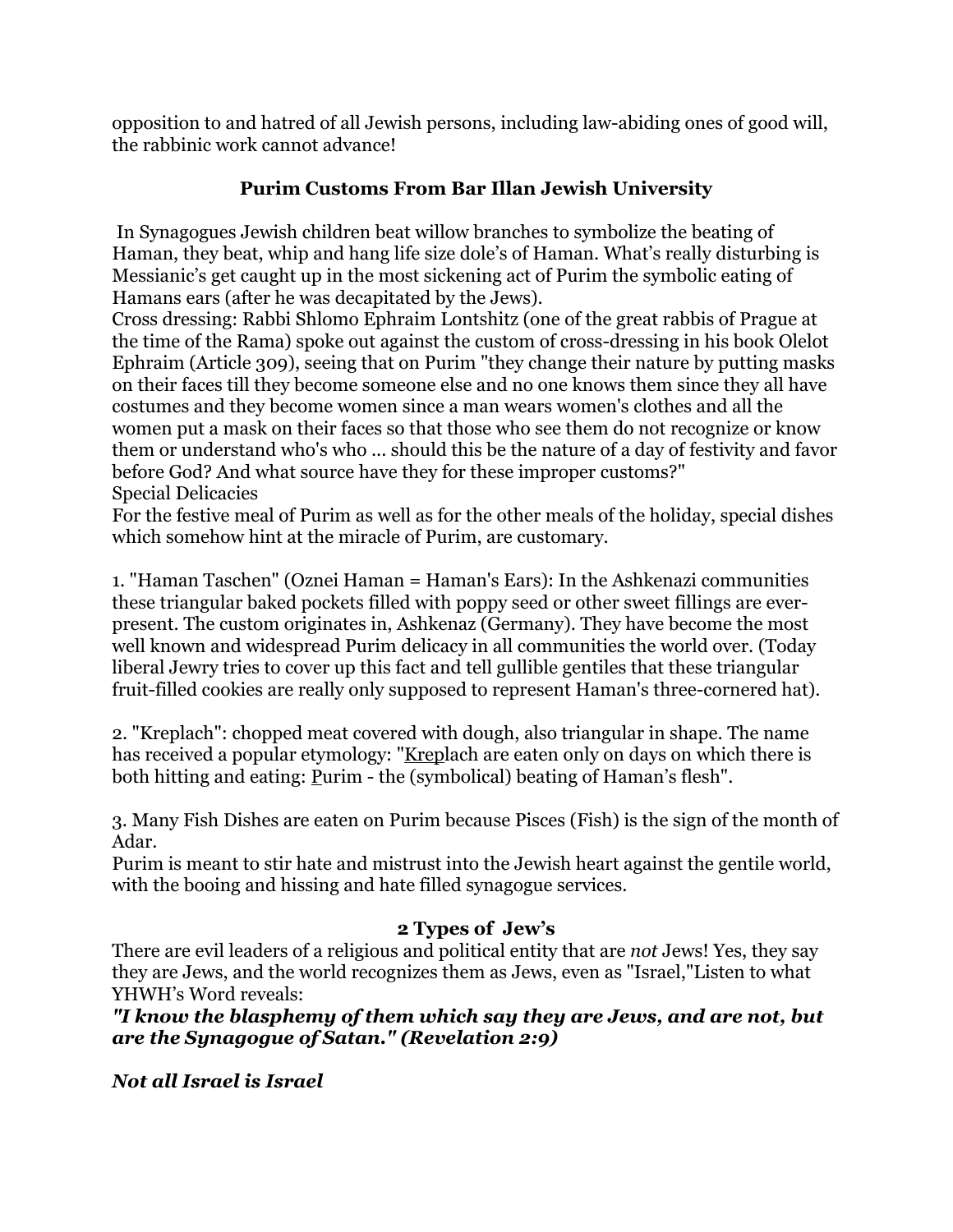When the Jews returned to Jerusalem from Babylon, they took back Babylonian names and practices. Babylon was the center of Satanic magic and pagan worship. [Magi astrology and secret Masonic like rituals.] It has been suggested that there are two types of Jews since that time. One is called the Jew/Zionist, who celebrates the Feast of Purim; and the other one is called the Judahite/Yahwist who celebrates the Feasts of Yahweh . **Why did Yahweh let Esther be included in the, canon? Well, I think it is for those seeking to learn the origin of the evil happenings In the last days.** Just look at the days of the Feast of Purim [Esther 9:21].

### **Sense of immediate extermination**

This sense of imminent extermination that comes with Purim is ingrained in the Jewish psyche and is used to manipulate them and justify any behavior. Intelligence gathering tells me to expect that Zionist Israel Will Strike Iran one of these years on the Illuminati's Kabbalah Holiday of Purim, a Day of Vengeance on Persia. "The Book of Esther" was exchanged between the United States of America and the State of Israel with an official handoff in talks about Iran with Obama and Netanyahu. In June of 2004, Madonna, due to her involvement in the mystic religion of the Kabbalah, (Lucifer's twisted version of the Hebrew faith"), publicly announced that she "*Wants to be called Esther*".

#### **Purim, a celebration about compromising your faith and having to deal with the consequences**

We all know people who've cut off their primary spiritual avenues to יהוה because of unbelief and rebellion, people who refuse to return. Consequently, inferior paths of rescue remain the only ones open to them, this is the context of Purim. A very nationalistic unspiritual tale kinda like Hanukkah!

It teaches us that it is OK to spiritually marry yourself to a pagan deity - to a demon - in order to rescue yourself from a situation caused by your own apostacy! *Esther and Mordecai should have been in Judea, not Babylon!* 

A lesson for us in the exile of the USA today. They remained in Persia, clinging to their religion, but refusing to return home, they did the 'next best thing' and had to face tough choices based on that decision.What we will do if given the opportunity to return to Israel? Comfort and opulence in the exile, or community and conviction in the land? If we follow the Esther model, we won't make it. The Esther model is for those who have been disobedient and are trying to get rescued from a life-threatening situation having chosen to be in the wrong place. Many of our Christian brethren, in fact, the vast majority - are going to find themselves in that situation when the secret rapture fails to materialize and the antichrist system starts rounding them up and deporting them to FEMA camps for mass extermination. Will we heed YHWH and go to the 12 cities of refuge or refuse and have our own Purim party?

The word pûr, which in Esther 3:7 and 9:24.26 is said to mean 'lot', *it's not even a Hebrew word,* but is from the Assyrian puru, which means a pebble or small stone, which would be used for casting lots rather like a dice.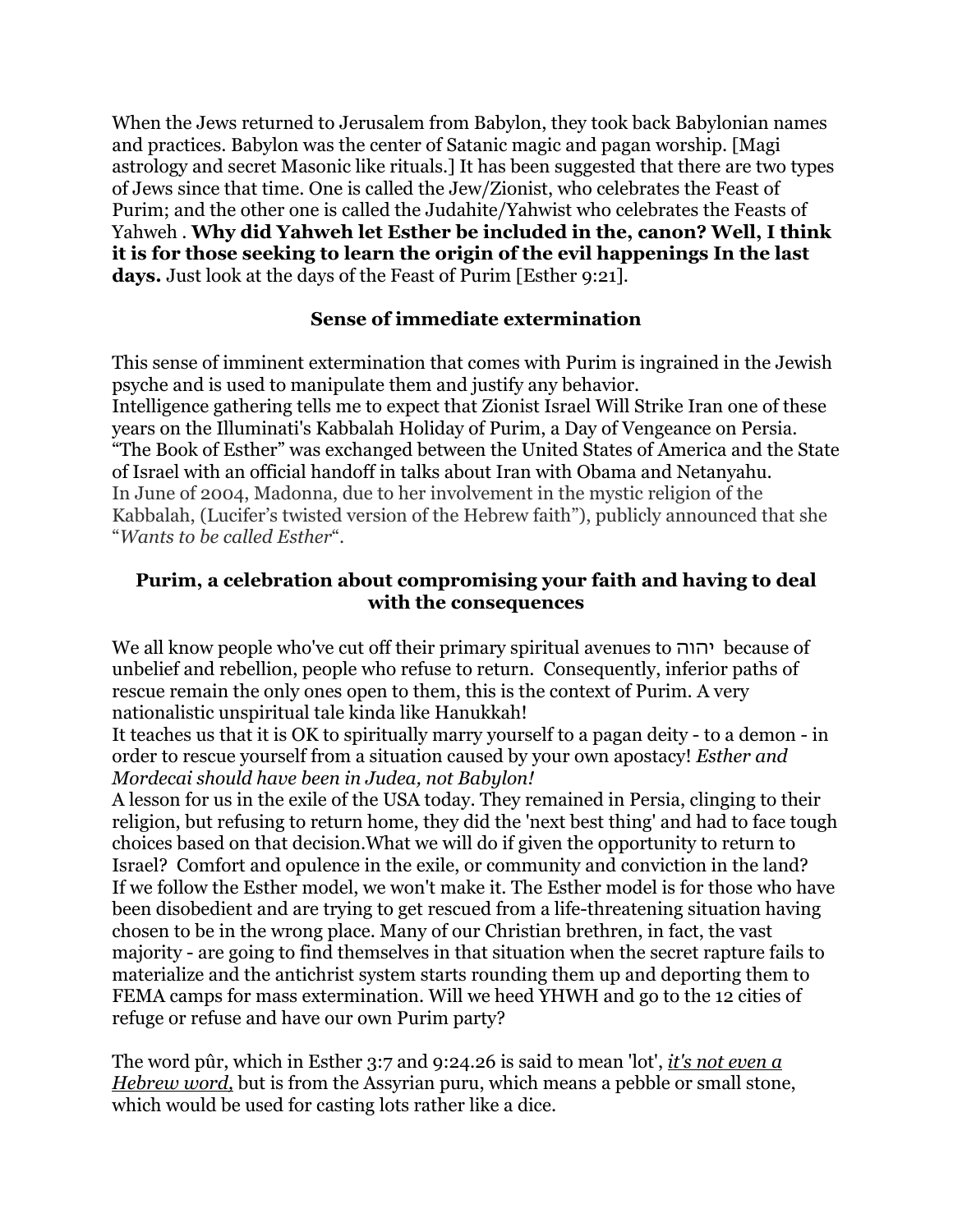### **Nicanor's Day**

The 13th of the month of Adar, the date on which the Fast of Esther falls, has a history of both jubilant and mournful day, *so which is it?*

During the early Maccabean era, the 13th of Adar was not the Fast of Esther, but the Feast of Nicanor - at the time one of the happiest holidays in the Jewish calendar. So who was this Nicanor, why did he merit such an illustrious feast, and were did it go? First Maccabees reports that not long after the events commemorating Hanukka, King Demetrius, nephew of Antiochus Epiphanes, dispatched his Jew-hating general Nicanor on a mission to slaughter Judah Maccabee and "The People" once and for all.

The fateful battle between Judah and Nicanor took place on the 13th of Adar. But, things didn't turn out as planned: the Jews routed the army of Nicanor, who himself fell in the battle, his head placed on a spike in Jerusalem.

Nicanor's Day was decreed in the Second Book of Maccabees as a feast to celebrate this deliverance, and was widely observed in the Land of Israel over the next two centuries until the destruction of the Temple.

YET DESPITE its onetime prominence, this feast has vanished from the Jewish calendar. *What happened to Nicanor's day?* And how could such a happy occasion be celebrated on the 13th of Adar in the first place? Wasn't this particular date in the Jewish calendar already taken, and by a well-known fast day, the fast of Esther? Hmm very suspicious!

Apparently not because until Maccabean times, neither Purim nor the fast that precedes it are mentioned anywhere outside of the Book of Esther (which Jewish tradition dates to the 5th century BCE, but was probably written around the time of the first Hanukka). In fact, it would be three centuries before the word "Purim" is first coined - in the Mishna….

But it gets worse for those arguing for Purim's historicity:

The single hint of an emergent proto-Purim is found in the decree in the Book of Second Maccabees, announcing the Feast of Nicanor on Adar 13th. The text notes that the feast falls one day before a certain "Mordecai Day," a previously unmentioned, but obvious precursor of Purim.

I think because the early rabbis wanted to de-emphasize all things Hasmonean, especially anything that glorified the Maccabee's military victories, in part because these rabbis played no known role in those victories or in the liberation of the Temple they brought about, and in part because the Hasmonean dynasty usurped the kingship and the Zadokite priesthood they replaced Nicanor's day with a fast and Marduk's day - PURIM!

**Josephus,** he doesn't use the term Purim, but says that the Jews call the two days phoureas. This Greek word is based on the verb phoureó, meaning 'guard' or 'protect'. I'm realizing Purim serves Jewish/Khazarian nationalistic agendas (such as Zionism) better than it does spiritual ones.

 It fits in no divine pattern of the redemption of man from sin by messiah but rather tends to encourage revenge killing that has no part of the New Covenant.